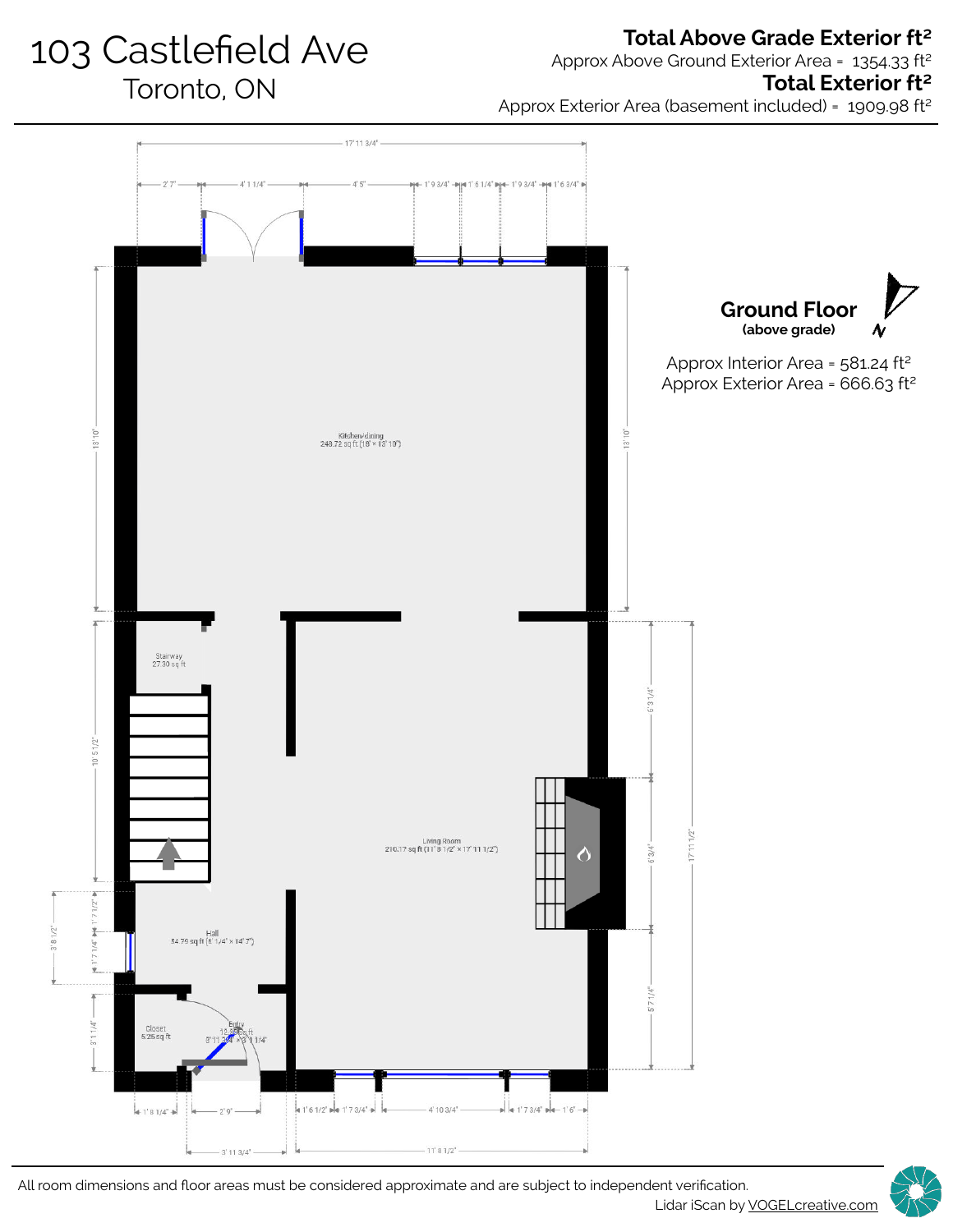# 103 Castlefield Ave Toronto, ON

## **Total Above Grade Exterior ft²**

Approx Above Ground Exterior Area = 1354.33 ft²

#### **Total Exterior ft²**

Approx Exterior Area (basement included) = 1909.98 ft²



All room dimensions and floor areas must be considered approximate and are subject to independent verification.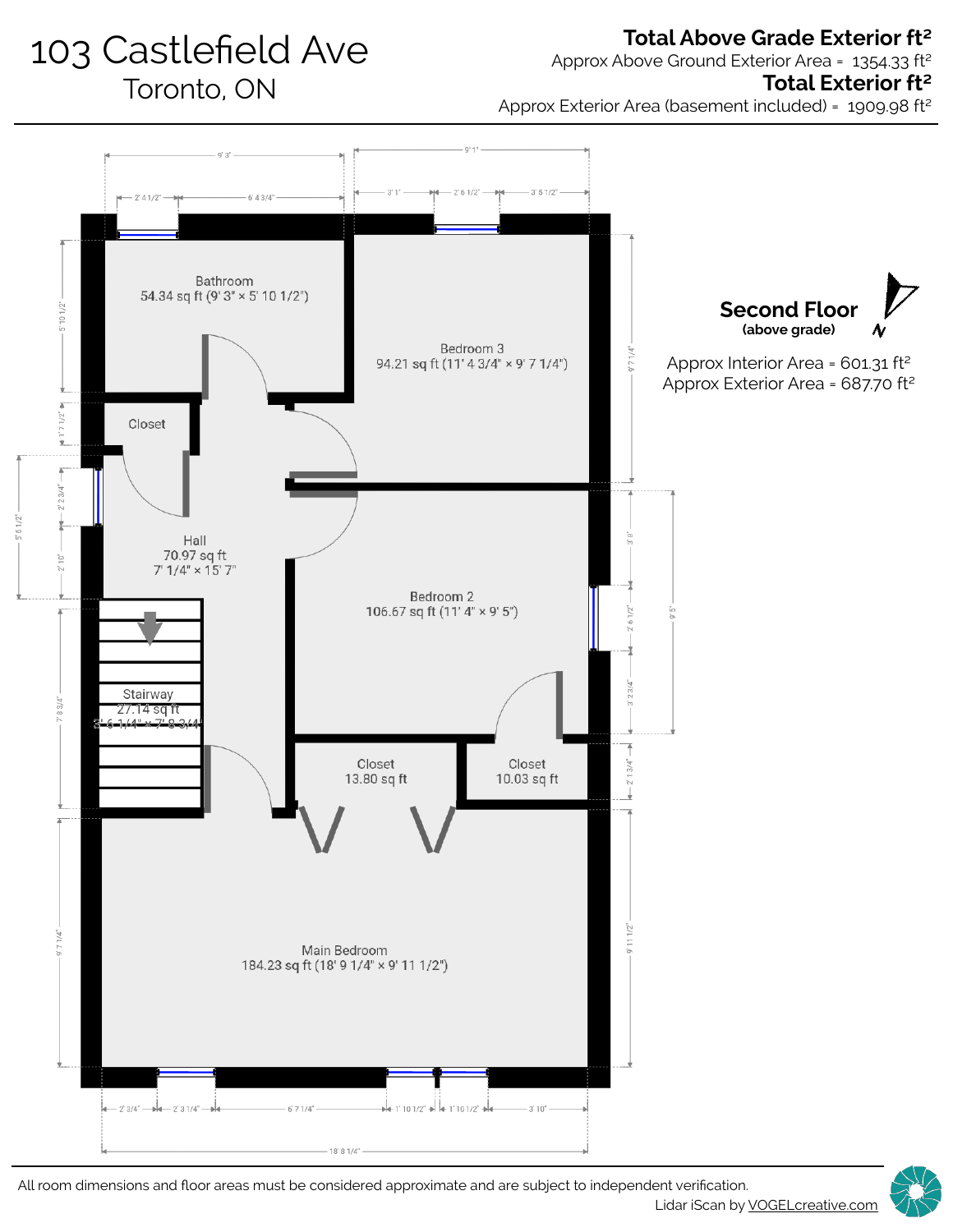# 103 Castlefield Ave

Toronto, ON

#### **Total Above Grade Exterior ft²**

Approx Above Ground Exterior Area = 1354.33 ft²

#### **Total Exterior ft²**

Approx Exterior Area (basement included) = 1909.98 ft²



All room dimensions and floor areas must be considered approximate and are subject to independent verification.